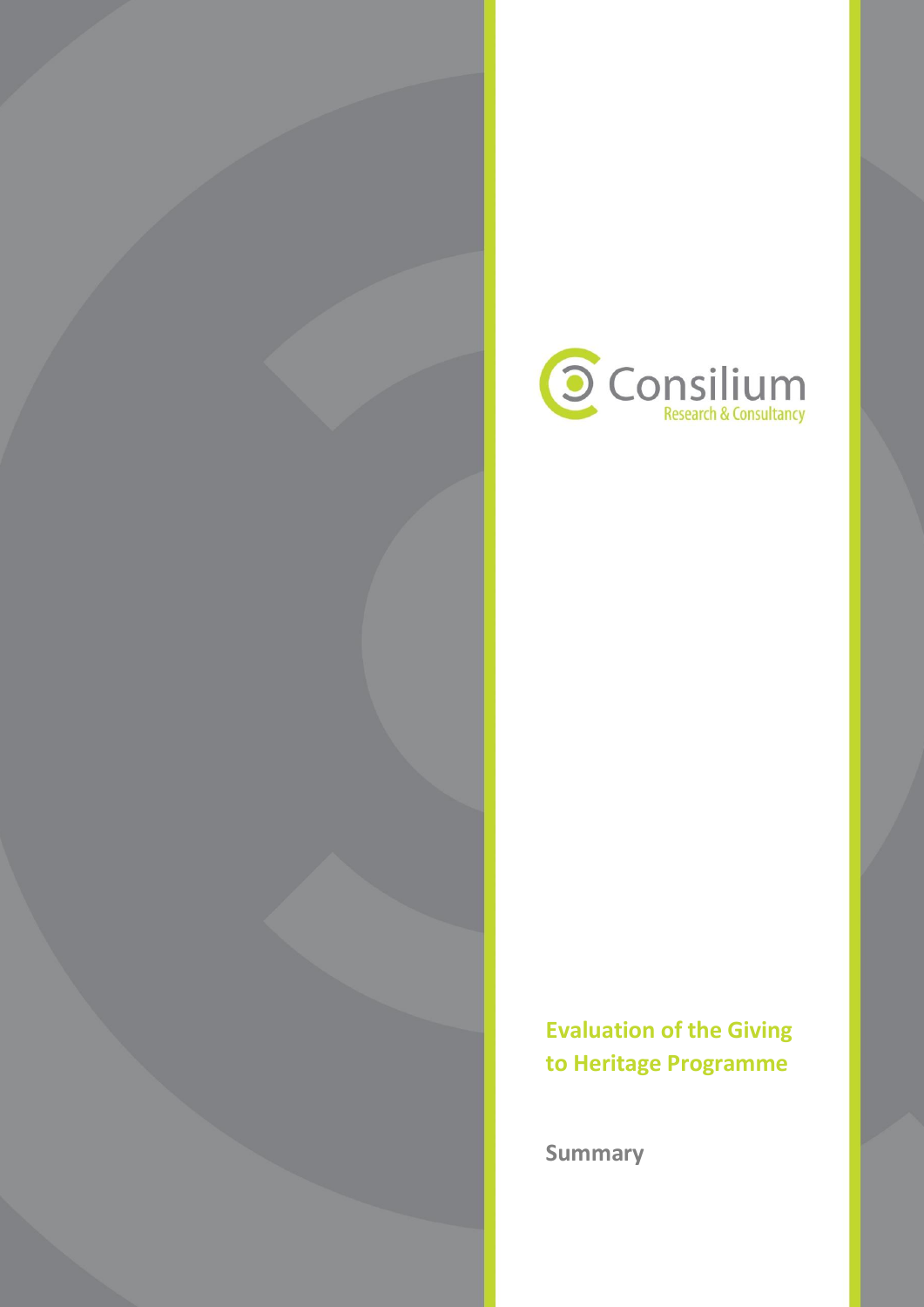This study was commissioned by The Heritage Alliance and delivered by **Jamie Buttrick** and **Andy Parkinson** from Consilium Research & Consultancy.

**Project manager: Jamie Buttrick** Consilium Research & Consultancy Tel: 07713 357389 Email: [jamie@consiliumresearch.co.uk](mailto:jamie@consiliumresearch.co.uk) Web[: www.consiliumresearch.co.uk](http://www.consiliumresearch.co.uk/)  **Twitter: @ConsiliumJamie**

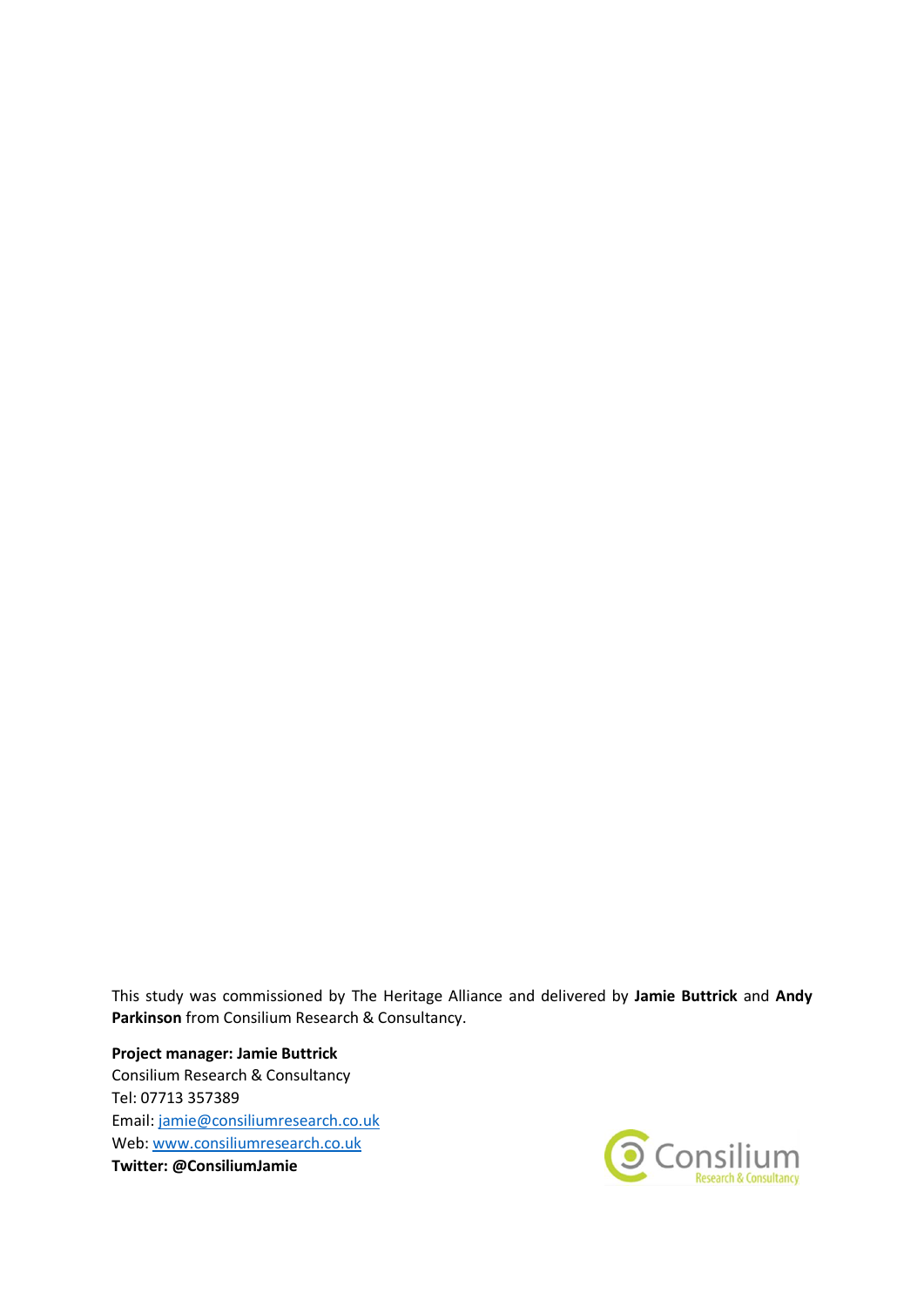#### **Introduction**

The Giving to Heritage programme is funded by the Heritage Lottery Fund (HLF) under the Catalyst initiative. The Catalyst: Capacity building programmes form part of a broader partnership between HLF, the Department for Culture Media and Sport and Arts Council England. It aims to encourage more private giving to culture and heritage, and to build the capacity and skills of cultural and heritage organisations to fundraise from private donors, corporate sources, trusts and foundations.

Giving to Heritage is the largest of the grants awarded with a total programme value of £620,000 including £92,000 worth of professional volunteer input and matching funding to be raised from revenues generated from the training. The two-year programme aimed to achieve the following outcomes:

#### **Programme Outcomes**

- Improved awareness amongst beneficiary organisations of fundraising strategies and techniques.
- Increased numbers of beneficiaries confident in implementing fundraising techniques as appropriate for their organisation;
- **•** Increased levels of appropriate fundraising skills by beneficiaries, as evidenced by increased levels of donor recruitment and stewardship;
- Increased levels of financial resilience perceived by beneficiary organisations as a result of accessing training opportunities;
- Increased numbers of peer support networks formed and sustained as a result of Giving to Heritage programme activities; and
- Increased sharing of experiences, learning and expertise, opportunities for partnership working and coordination of resources identified amongst beneficiaries as a result of beneficiary uptake of peer support networks.

The evaluation was based on a combination of desk research, consultation with 32 stakeholders involved in the management and delivery of the programme, an online survey generating 160 valid responses and 21 in depth consultations with organisations and individuals benefiting from the programme offer.

#### **Management arrangements**

The Giving to Heritage programme is **delivered through a partnership between The Heritage Alliance and the Institute of Fundraising**, drawing upon the Heritage Alliance's access to the heritage community and the fundraising training expertise of the Institute of Fundraising.

**The Heritage Alliance** is the lead partner for the Giving to Heritage programme. It is the voice of the independent heritage sector in England and acts as an independent advocate for England's heritage, sharing knowledge and expertise. It also lobbies for legislation and policies to ensure the benefits of heritage are realised by government, communities and individuals. The Heritage Alliance managed the initial marketing and promotion of Giving to Heritage. It was also responsible for recruiting participants to the programme, publicising activity, recruiting mentors and volunteer Heritage Experts, as well as establishing the programme steering group.

**The Institute of Fundraising** has worked alongside The Heritage Alliance to deliver the programme. It is the professional membership body for UK fundraising with a mission to support fundraisers through leadership, representation, standards-setting and education as well as championing and promoting fundraising as a career choice. The Institute of Fundraising was responsible for the planning and delivery of the Giving to Heritage training in partnership with The Heritage Alliance. It was also responsible for the workshop content, commissioning a bespoke curriculum for the programme with input from The Heritage Alliance to achieve a suitable heritage focus. Where possible, Institute of Fundraising trainers were accompanied by volunteer Heritage Experts able to share their experiences and add value to the training.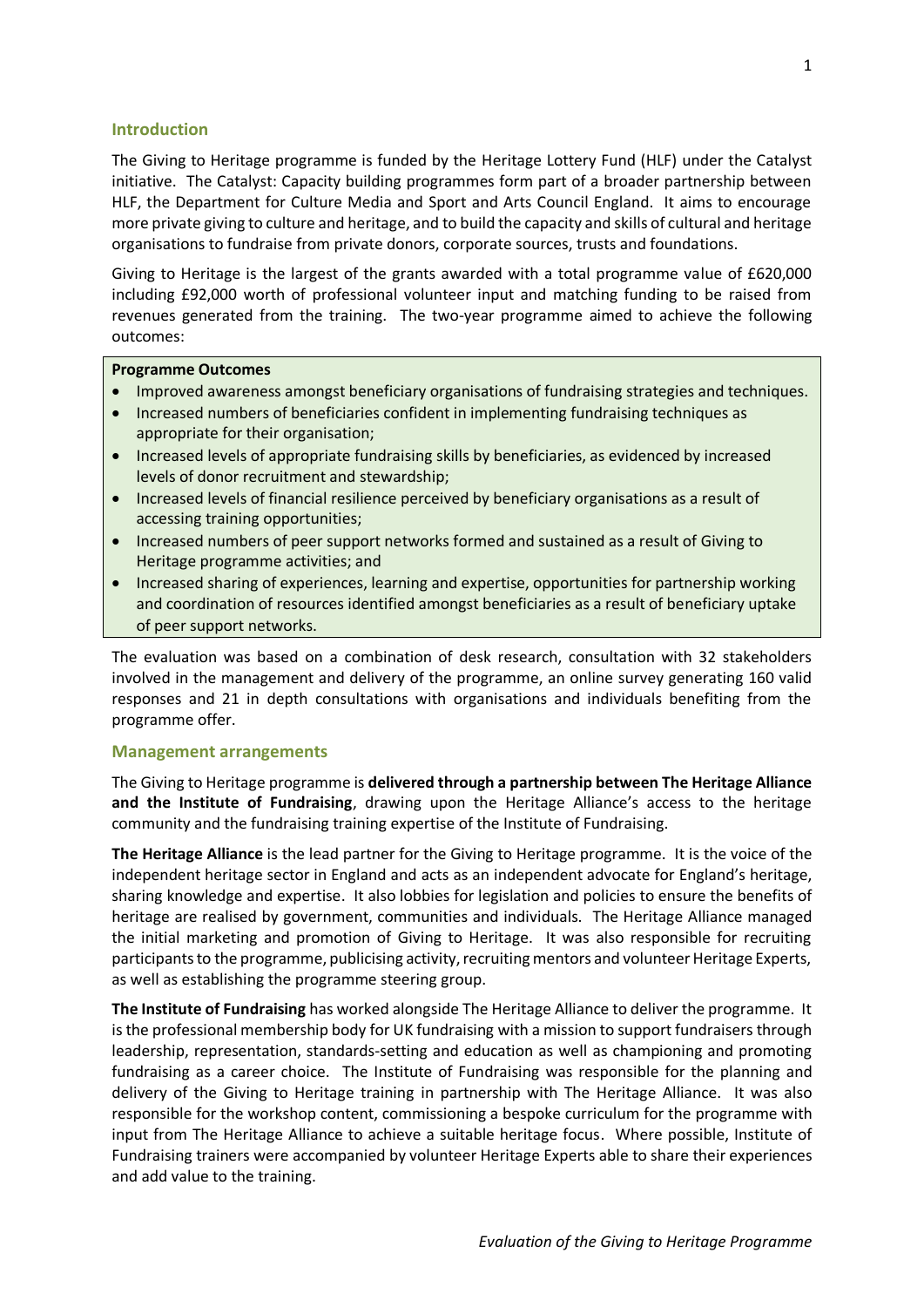A **Steering Group** provided a strategic overview for the programme with responsibility for reviewing and approving management and financial reports against programme targets. Chaired by the Chairman of The Heritage Alliance's Funding Advocacy Group, the Steering Group included senior representatives from both The Heritage Alliance and Institute of Fundraising alongside senior stakeholders from the heritage sector.Overall the Steering Group is thought to have provided useful strategic guidance from an informed organisational and sector perspective.

Operational scrutiny and planning was provided through a **Project Management Group** responsible for day-to-day project delivery, planning and scheduling, financial management, progress reporting and information sharing between partner organisations. On the whole, the project management arrangements are thought to have worked well with two quite different organisations (i.e. in terms of scale, scope and sector) combining their strengths to the ultimate benefit of the Giving to Heritage programme.

# **Programme development and delivery**

Training commenced in June 2014 following an initial pre-delivery phase comprising initial marketing activity, development of the Giving to Heritage website and curriculum design. The main programme activity was to run to March 2016 although a 10% underspend enabled the programme to be extended to June 2016 to undertake a variety of post-training tasks. A one year extension to the programme to June 2017 was secured by The Heritage Alliance in March 2016.

The programme offer has evolved in response to patterns in take up of the various training offers and feedback from participants and delivery staff. The major change has seen the offer of up to 50 Action Learning Sets (half day sessions for 12 people on topics chosen by the group - £20 per person) evolve into **a refined Executive Coaching** offer. The Executive Coaching involves the delivery of bespoke advice sessions over a six month period based on an initial meeting to discuss development needs, available resources and fundraising objectives. Other amendments to the offer have included the **downsizing of the Mentoring Programme** to 11 pairings and **a streamlined approach to the Surgeries** in the form of a one hour, free consultancy session with an Institute of Fundraising trainer.

### **Key statistics summarising the Giving to Heritage programme offer and take-up to 1st April 2016:**

- **105 workshops delivered with 1,097 places taken up by 805 unique individuals and 551 unique organisations**
- **25 webinars presented**
- **141 1-2-1 Consultancy / Surgery Sessions undertaken with 111 unique participants from 99 unique organisations**
- **1,234 participants in face-to-face training**
- **916 unique individuals engaged in Giving to Heritage**
- **648 organisations represented at Giving to Heritage opportunities**
- **11 mentoring pairings formed**

**The role of volunteers in delivering or supporting elements of the Giving to Heritage has been substantial**. Sourced directly by The Heritage Alliance, the professional time of the mentors and Heritage Experts has all been provided on a pro-bono basis. When added to the time devoted by the Steering Group volunteers, the programme exceeded the added value target requested by the HLF over and above the £0.5m grant. The overall value of professional volunteer time has been £91,210 bringing the total value of the Giving to Heritage programme to £620,610.

### **Marketing and promotion activities**

Effective and efficient promotion of Giving to Heritage is crucial to the recruitment of participants for an England-wide offer with good geographical coverage (at least two core workshops were held in each of the nine English regions) where organisations and individuals most in need of support may not be actively engaged in national or regional heritage networks.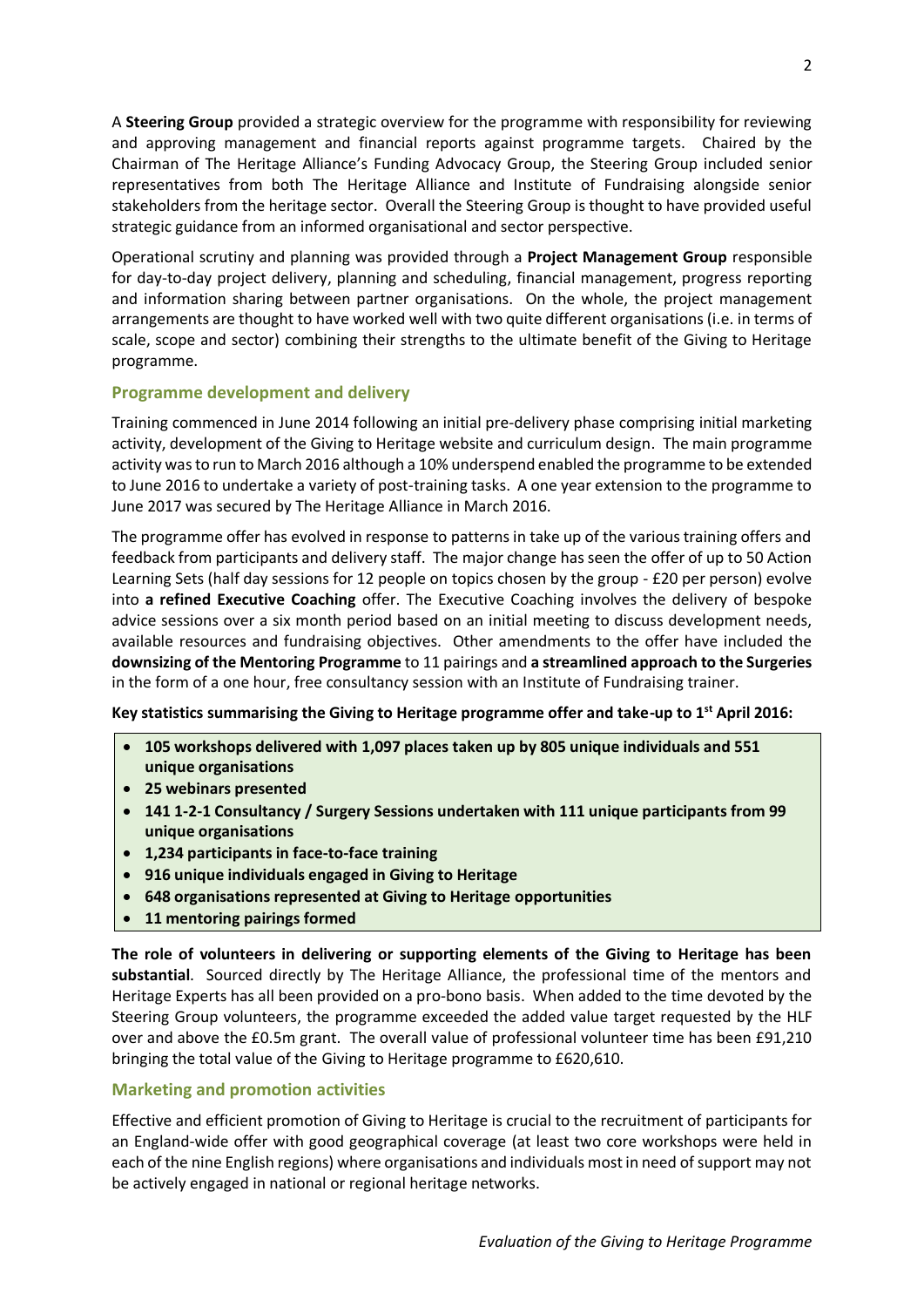Targeted and repeated promotion with local groups and organisations has been necessary in order to maximise attendance at specific workshops - a task recognised by other Catalyst programmes and reflected in the significant time and effort of the Giving to Heritage Project Manager. Regular emails from the Institute of Fundraising and inclusion in the Heritage Alliance's e-newsletter '[Heritage](http://www.theheritagealliance.org.uk/heritage-update)  [Update](http://www.theheritagealliance.org.uk/heritage-update)' have been effective ways to forward information of the Giving to Heritage offer to those actively engaged in The Heritage Alliance or Institute of Fundraising networks.

**An average of 9.6 participants attended each workshop**. The highest attendance was 18 in one workshop and the lowest two - recorded in four separate workshops. Where the marketing and promotion of a workshop has proved unsuccessful (i.e. the number of bookings has failed to meet the Institute of Fundraising's minimum booking ratio of 40% within two weeks of the delivery date) workshops have been cancelled. Analysis of demand for workshops and the pattern of cancellations suggested **a relative lack of demand in the North East and Eastern regions** of England in particular. Consultation with stakeholders and programme beneficiaries failed to provide a definitive explanation for these 'cold spots' although a number of other organisations expressed similar issues in relation to their training offers. Amongst the potential explanations offered were:

- A lack of strong local and regional networks including regional Institute of Fundraising activity;
- Issues with travelling to 'central' areas from rural areas; and
- The effects of economic cutbacks leading to a culture of short termism and fire-fighting.

## **Workshops**

A large majority of respondents to the participant survey (146 or 92%) had participated in at least one of the 105 workshops delivered through the Giving to Heritage programme with 27 respondents(19%) attending three or more workshops. The most popular workshops amongst respondents were 'Heritage Fundraising Plan - Putting Your Strategy Into Practice' and 'Securing Support for Your Heritage Organisation from Grant-Making Trusts & Foundations', each attended by 41 respondents (29%) of respondents.

The Giving to Heritage workshops were very well received:

- 94% rated the workshops as either 'excellent' or 'good'
- 91% rated the quality of the trainers as either 'excellent' or 'good'
- 81% rated the value for money represented by the workshops as excellent (98% as either 'excellent' or 'good')
- 96% rated the organisation of the workshops as either 'excellent' or 'good'
- 83% rated the learning materials as either 'excellent' or 'good'
- 82% rated the relevance of the workshops to themselves or their organisation as either 'excellent' or 'good'

One of the underlying issues raised by a combination of stakeholders and workshop participants is the role of the Heritage Expert and the related need for a 'heritage focus' to the learning materials and wider workshop. There was a consensus that participants with less experience of fundraising, or even attending training workshops more generally, benefited most from heritage-focused case studies and examples. On this basis, the inclusion of the Heritage Expert and desire for a heritage focus to any case studies or examples reflects well on the programme by assisting participants to link fundraising guidance more effectively to their own project or organisation.

In most cases workshop participants praised the quality, content and amount of learning materials provided. There was a slight undercurrent of frustration, by a minority of respondents, that the workshops were aimed more at people with little or no skills or experience in fundraising, were too general or lacking in practical tools which limited the value for those looking to add to their existing knowledge.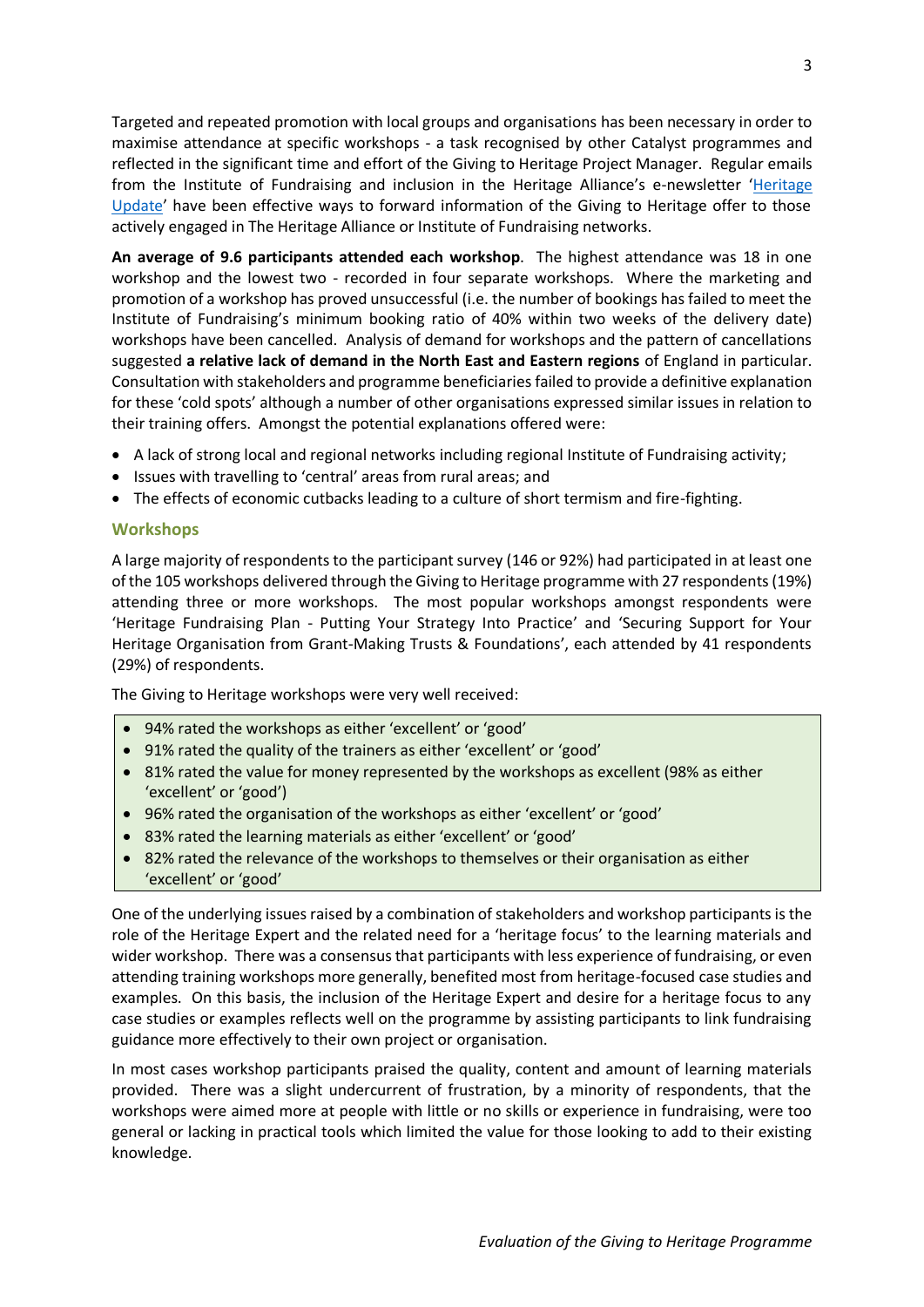In addition, feedback from trainers included a degree of frustration that courses were too long and a little pre-prescribed given the variability in the fundraising skills and confidence of participants in some groups. However, in the majority of cases, the skills and experience of the trainer were acknowledged as being able to overcome any perceived or actual weaknesses in the learning materials with respondents welcoming attempts to add value to some slides through additional information, specific case studies or anecdotes.

## **Webinars**

The Giving to Heritage programme delivered 25 webinars which largely reflected the content and messages provided through the workshop sessions. The majority of the webinars (19 of 25) were delivered by the Heritage Experts responsible for the case study being presented, adding significant value to the programme given their volunteer status and subject-area expertise. Just over one in five respondents (32 people or 21%) to the participant survey had viewed a webinar - 17 respondents or 11% viewing it live and 18 people or 12% of all respondents viewing it on demand from a recording. The most popular webinar (accessed by 11 respondents or 33%) was 'Fundraising In The Community: Hastings Pier - Community Shares'.

## **Mentoring**

The Giving to Heritage mentoring scheme provided the opportunity, free of charge, for participants to benefit from a one-to-one mentoring relationship typically based on regular (e.g. monthly) face to face or telephone/Skype meetings complemented by email. The mentor-mentee pairs were active between March 2015/16 with participation dependent on involvement in a heritage project, the support of employers and involvement in or experience of fundraising. Mentees progressing through an application stage attended a 'matching session' in either Manchester or London in November 2014.

The Giving to Heritage programme supported 11 pairs of mentors/mentees in response to sector feedback indicating a high level of interest in a structured mentoring scheme. Despite the initial target of 24 pairings not being met as demand from mentors failed to materialise, the participant survey confirmed an ongoing demand for such a scheme with suggestions for ongoing support in the extended programme period. Although mixed overall, the response to the scheme from mentors and mentees provided positive feedback on the training and impact on softer elements of mentoring (e.g. emotional support, career guidance, providing a sounding board and confidence building) of professional development.

Mentors consulted for the evaluation appreciated the benefits of providing face-to-face support to mentees, acknowledging the opportunity to share their skills and experience with mentees in their own work environment. Mentees consulted acknowledged the simple application and mentormatching process and the value of speaking to someone objective and able to bring experience and expertise from similar projects. In particular, a heritage-focused mentor was judged to complement more generic fundraising skills and experience whilst providing reassurance that mentees were doing the right thing - therefore increasing their confidence.

# **Free, one hour Support and Consultancy Sessions**

Free, one hour support and consultancy sessions were taken up by 21 respondents (14%) to the participant survey who emphasised the value of experts in answering specific questions, providing advice or ideas linked to fundraising or wider issues at both an individual or organisation level.

### *"Concrete, practical advice. Made planning of specific projects more effective."*

*"I gained excellent advice in advance of launching a crowdfunding campaign which was hugely successful."*

# *"I had one to one help on a grant application to HLF and we successfully received £10,000 towards the project."*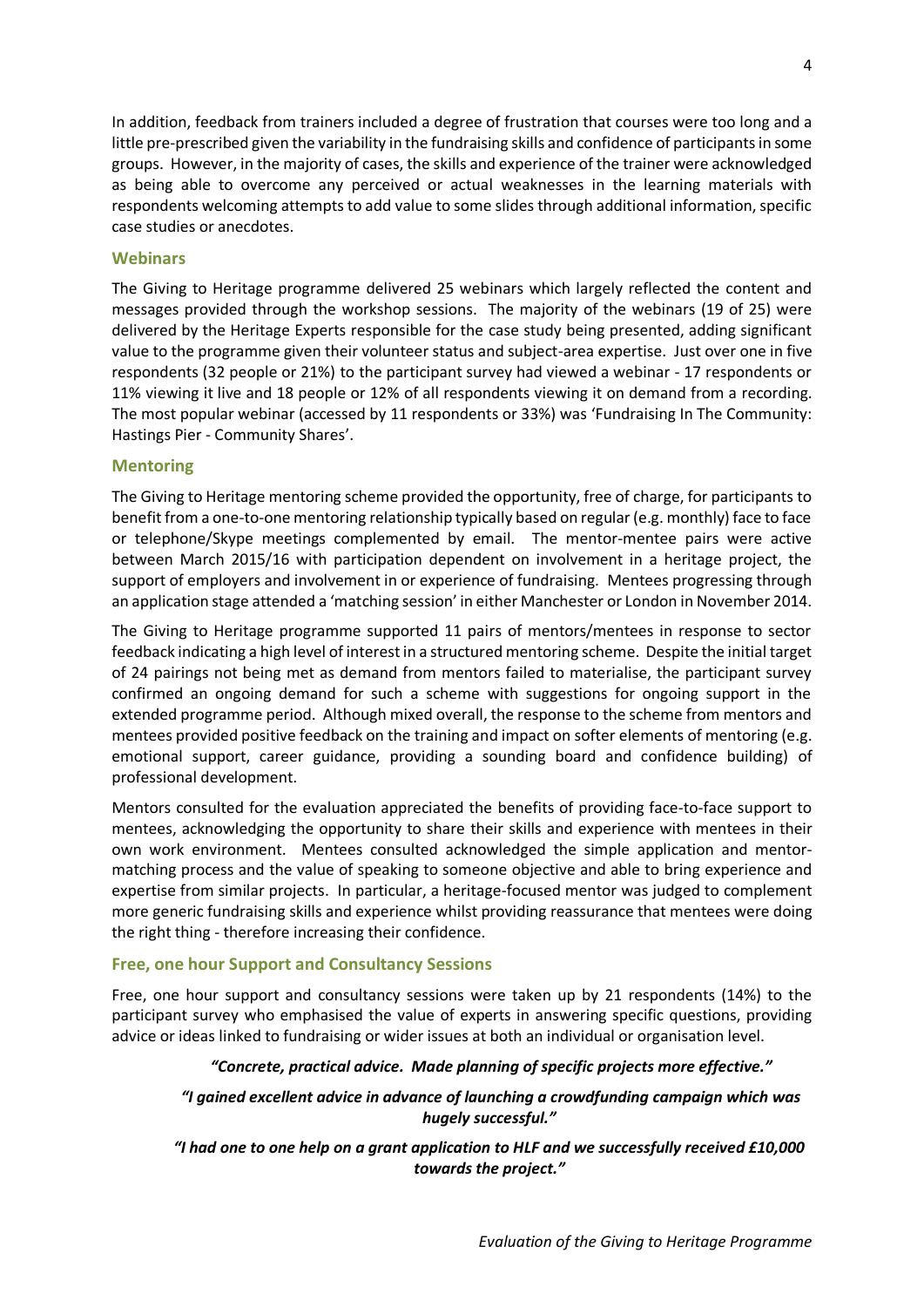However, take up of the free, one hour consultancy sessions was lower than expected given the value for money the offer represents and the usual desire for participants in group sessions (e.g. the workshops) to ask questions related specifically to their own projects.

## **Skills and confidence in fundraising from private and corporate sources**

The Giving to Heritage programme has successfully improved the skills and confidence in fundraising from private and corporate sources of the majority of people accessing the range of support on offer. Approximately three quarters of respondents reported strong or moderate improvements in their skills (73%) and confidence (75%) as a result of accessing the Giving to Heritage programme.

## **Improvement in skills and confidence in fundraising from private and corporate sources due to involvement in the Giving to Heritage programme**



The impact of the Giving to Heritage programme has been particularly apparent amongst participants with low levels of skills and confidence in fundraising from private and corporate sources. The participant survey found that 75% of respondents with 'very poor' skills reported moderate or strong improvements in their skills. Similarly, 87% of respondents with 'very poor' confidence levels in fundraising from private and corporate sources reported moderate or strong improvements in their confidence.

# **Application of Giving to Heritage training**

Just over one third of respondents to the participant survey have been able to use either all or the majority of the Giving to Heritage training in their role. A further 39% have, to date, been able to apply some of the training. Cited by 83% of respondents, sharing the learning with colleagues, volunteers or board members was by far the most frequently reported way in which the Giving to Heritage training has been used. Crucially, this means that the reach of the programme has been potentially far greater than just the number of participants attending workshops.

Just under one third (31%) of respondents to the participant survey stated that they had experienced challenges in applying the training in their organisation. The major barriers to applying the learning were organisational constraints, (e.g. obtaining buy-in or agreement to implement change) and time (e.g. as a result of limited volunteer capacity or more immediate pressures of delivery).

# **Income generated from private and corporate sources**

Just under one third of respondents (32%) to the participant survey stated that they had increased their income from private and corporate sources as a result of participating in the Giving to Heritage Programme. Over half (53%) of respondents reporting a rise in income from private and corporate sources identified 'trusts and foundations' as a source of this funding.

26 respondents were able to estimate approximately how much income raised could be directly linked to the Giving to Heritage Programme. Figures reported total £745,000 and range between £100 to £400,000 - **an average of £28,673 per respondent reporting an increase in income from private and corporate sources**.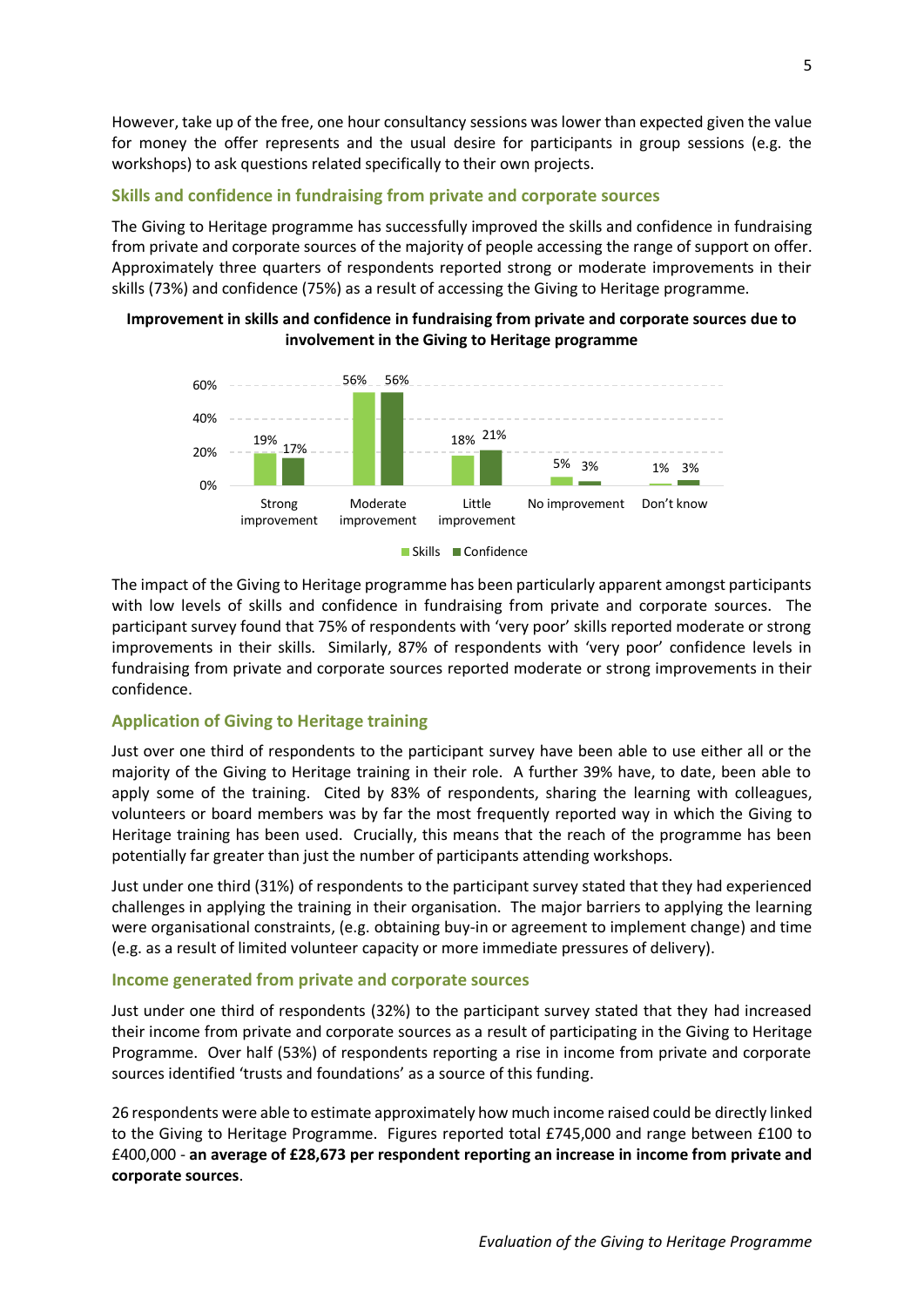## **Financial resilience**

As a result of Giving to Heritage programme support 31% of 142 respondents to the participant survey stated that their heritage organisation is now **more financially resilient**.

#### **Heritage offer management**

As a result of Giving to Heritage programme support 42% of 139 respondents to the participant survey stated that their **heritage offer is better managed**.

#### **Community**

The **value of peer to peer engagement** within the workshops was a common theme emerging from the evaluation. Participants consistently highlighted the benefits of discussing similar experiences, problems and solutions with other heritage organisations, confirming the willingness of heritage organisations to share good practice and information. Just over half of respondents (53%) to the participant survey had built upon these positive experiences from the Giving to Heritage workshops, in particular by forming either a group or extended contact with peers in the heritage sector.

#### **Ongoing support needs**

The **ongoing need for the support offered through the Giving to Heritage programme** is confirmed by 92% of respondents feeling there remains sufficient demand for similar training in the future. In the main, respondents were happy for a simple continuation of the programme offer in order to meet the needs of heritage sector organisations and individuals who had yet to (fully) benefit from the programme. However, there was also agreement that the opportunity for higher level courses would be beneficial for people looking to build on the initial workshops or with a base level of skills and knowledge.

#### **Impact Summary**

- There is widespread recognition that the impact of the Giving to Heritage programme will not always be tangible/quantifiable in the short term and that the support on offer should not be seen as a 'quick fix'. There is a need for learning to be applied and results to take shape.
- The participant survey emphasises both the relevance and need for the support provided by the Giving to Heritage programme with a large proportion respondents reporting low levels of skills and confidence in fundraising from private and corporate sources prior to accessing the programme.
- The Giving to Heritage programme has successfully improved the skills and confidence in fundraising from private and corporate sources of the majority of people accessing the programme.

#### **Conclusions**

The Giving to Heritage programme has successfully achieved or worked towards each of its stated aims and objectives. The extension to the programme (to June 2017 for training and August 2017 for post training administration) should enable greater clarity on the scale and scope of its impact at a sector, organisation and individual level. Key conclusions underpinning this statement are summarised below.

#### *Management and Delivery*

**1.** The project management arrangements for the Giving to Heritage programme are thought to have worked well with partners working together to maximise their respective strengths to promote and deliver the programme. The programme has worked well in offering a flexible approach to adapt and evolve to meet a number of operational challenges.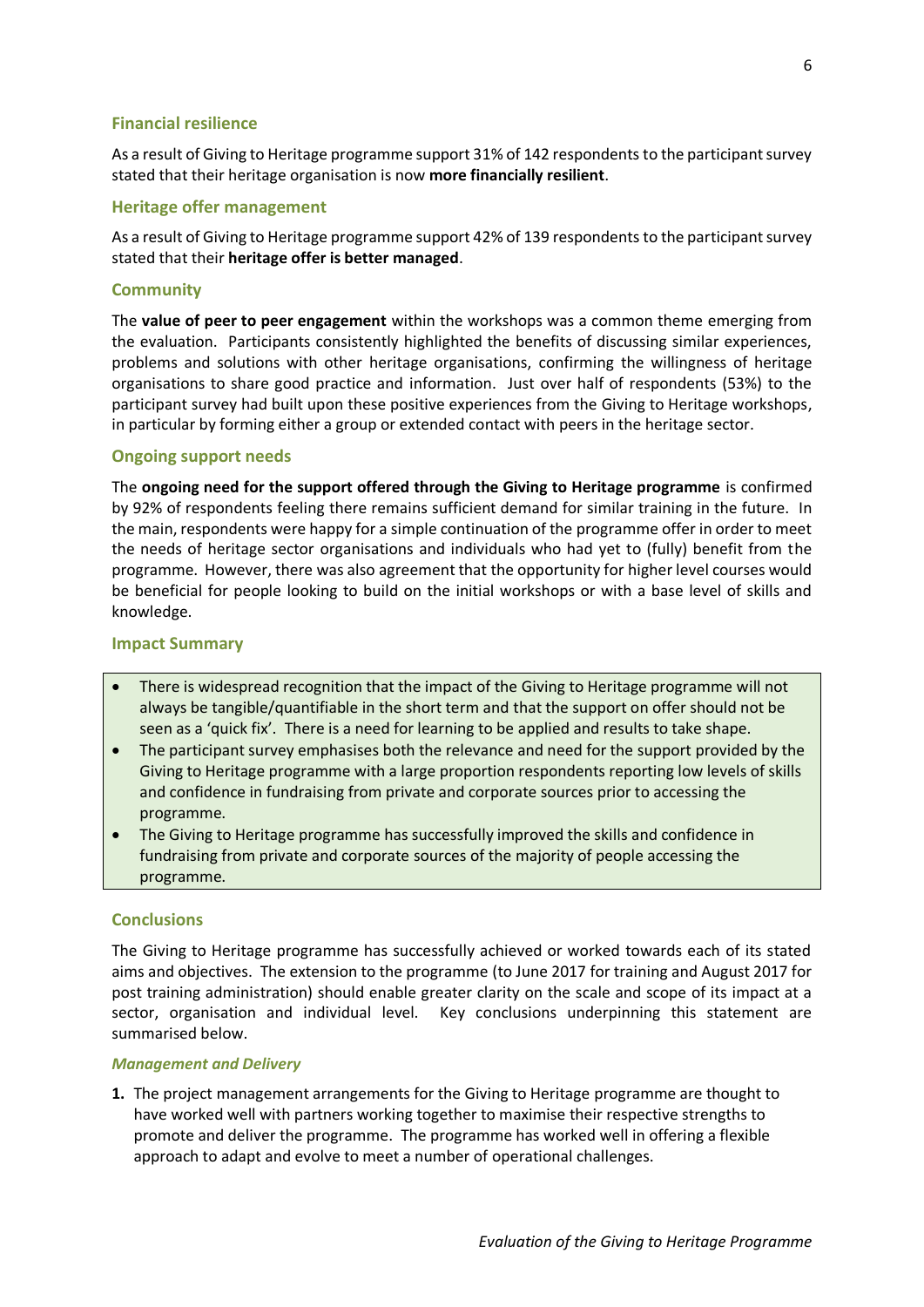- **2.** The programme has successfully delivered a range of training and support to a large number of people from a wide variety of heritage organisations across England, delivering 105 workshops, 137 one-to-one and surgery sessions in addition to targeted mentoring work and a sustainable legacy provided by a suite of webinars.
- **3.** The role of volunteers in delivering or supporting elements of the Giving to Heritage has been substantial with the professional time of the mentors and Heritage Experts being provided on a pro-bono basis.
- **4.** The scale of the task to market and promote the Giving to Heritage programme was underestimated before the programme started with particular effort required to target specific areas/workshops through local networks.
- **5.** The Giving to Heritage workshops have been very well received with very high satisfaction ratings overall. The value for money represented by the programme was particularly highly rated.
- **6.** Reflections on the input of the Heritage Expert were generally positive with the greatest added value provided where a trainer had little heritage-specific experience or in a group with low levels of skills and confidence in fundraising.
- **7.** The response to the mentoring scheme from mentors and mentees has been mixed with positive feedback on the training and impact on softer elements of professional development contrasting with criticism of the level and quality of ongoing support.
- **8.** Low levels of take up of the free, one hour support and consultancy sessions have been linked to time pressures, ineffective marketing and workshop beneficiaries not having a perceived need to access the support at their stage of fundraising.

#### *Impact*

- **9.** There is widespread recognition that the impact of the Giving to Heritage programme will not always be tangible in the short term and that the support on offer should not be seen as a 'quick fix'. There is a need for learning to be applied and results to take shape.
- **10.**The participant survey emphasises both the relevance and need for the support provided by the Giving to Heritage programme with a large proportion respondents reporting low levels of skills and confidence in fundraising from private and corporate sources prior to accessing the programme.
- **11.**The Giving to Heritage programme has successfully improved the skills and confidence in fundraising from private and corporate sources of the majority of people accessing the programme with approximately three quarters of respondents reporting strong or moderate improvements in their skills and confidence as a result of accessing the Giving to Heritage programme.
- **12.**Just over one third of respondents to the participant survey have been able to use either all or the majority of the Giving to Heritage training in their role. The training has been shared with colleagues, used to support applications for funding from new sources and in the course of developing an existing fundraising strategy.
- **13.**The participant survey found that approximately one third of respondents had experienced challenges in applying the training in their organisation. The major barriers to applying the learning were organisational constraints, time and a requirement for more detailed and/or higher level training to inform fundraising activities.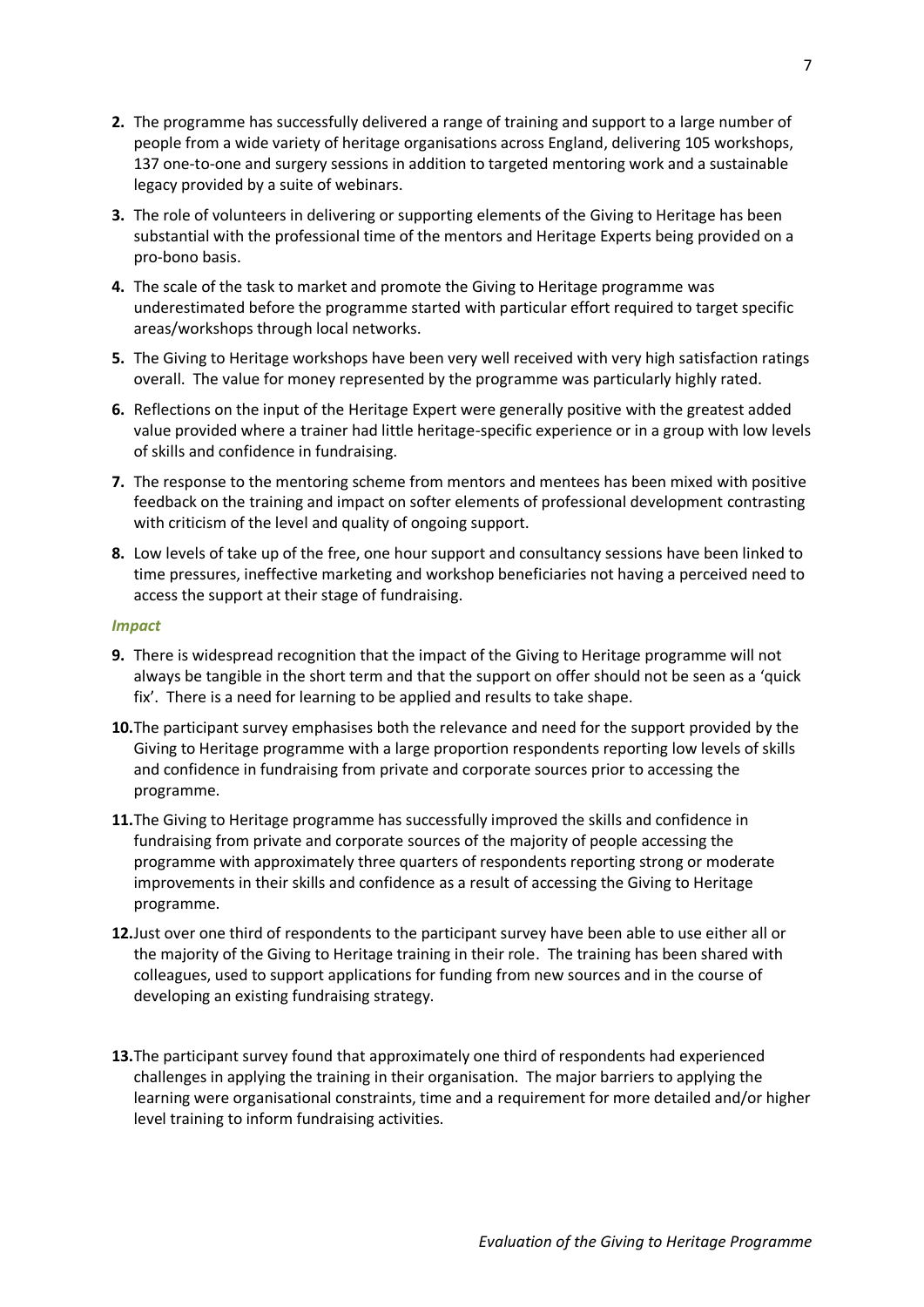- **14.**Just under one third of respondents to the participant survey have increased their income from private and corporate sources as a result of participating in the Giving to Heritage Programme. 26 organisations were able to estimate that they had raised a total of approximately £745,000 an average of £28,673.
- **15.**The ongoing need for the support offered through the Giving to Heritage programme was confirmed by 92% of respondents. In the main, respondents were happy for a simple continuation of the programme offer in order to meet the needs of heritage sector organisations and individuals who had yet to (fully) benefit from the programme. There was also agreement that the opportunity for higher level courses would be beneficial for people looking to build on the initial workshops or with a base level of skills and knowledge.

### **Recommendations**

- **1.** Consultation with stakeholders and a range of programme beneficiaries stresses the need for intensive, targeted and repeat marketing activity in order to reach those most in need of support. The scale of this task should be reflected in planning for the extension to the programme to June 2017.
- **2.** More sophisticated marketing activity going forward could include more productive use of an image bank, positive case studies and (re)use of targeted media packs to engage more effectively with sector media and support the efficient signposting to the programme through intermediary organisations.
- **3.** Clearly highlighting the value of the programme including the heavily subsidised nature of the workshops could have positive effects on recruitment, the number of cancellations and ongoing use of the information provided.
- **4.** A holistic and organisational approach to fundraising embedded in an organisation will provide greater and more sustainable impacts in the longer term. Attempts should be made, where relevant, to encourage take up of the Giving to Heritage offer at both a strategic and operational level within heritage organisations.
- **5.** Consultation has confirmed the relatively low levels of skills and confidence in fundraising amongst many individuals and heritage organisations. There is a need to maintain the current suite of workshops but also to cater for organisations looking to build on their existing skills through higher level training.
- **6.** The impact and effectiveness of the workshops would be improved through the regular input of the trainers charged with delivering, and in some cases, designing them.
- **7.** The study has revealed the potential for an online question and answer forum incorporating responses from both fundraising experts and peers offering practical advice. This should be explored and promoted alongside activities to market short one-to-one sessions more effectively.
- **8.** Contacting participants from the programme on a more consistent basis to reinforce the need to monitor its impact and gather positive content to inform case studies could encourage a better response to monitoring and evaluation requests. It could also act as encouragement for participants to begin to put the training into action.